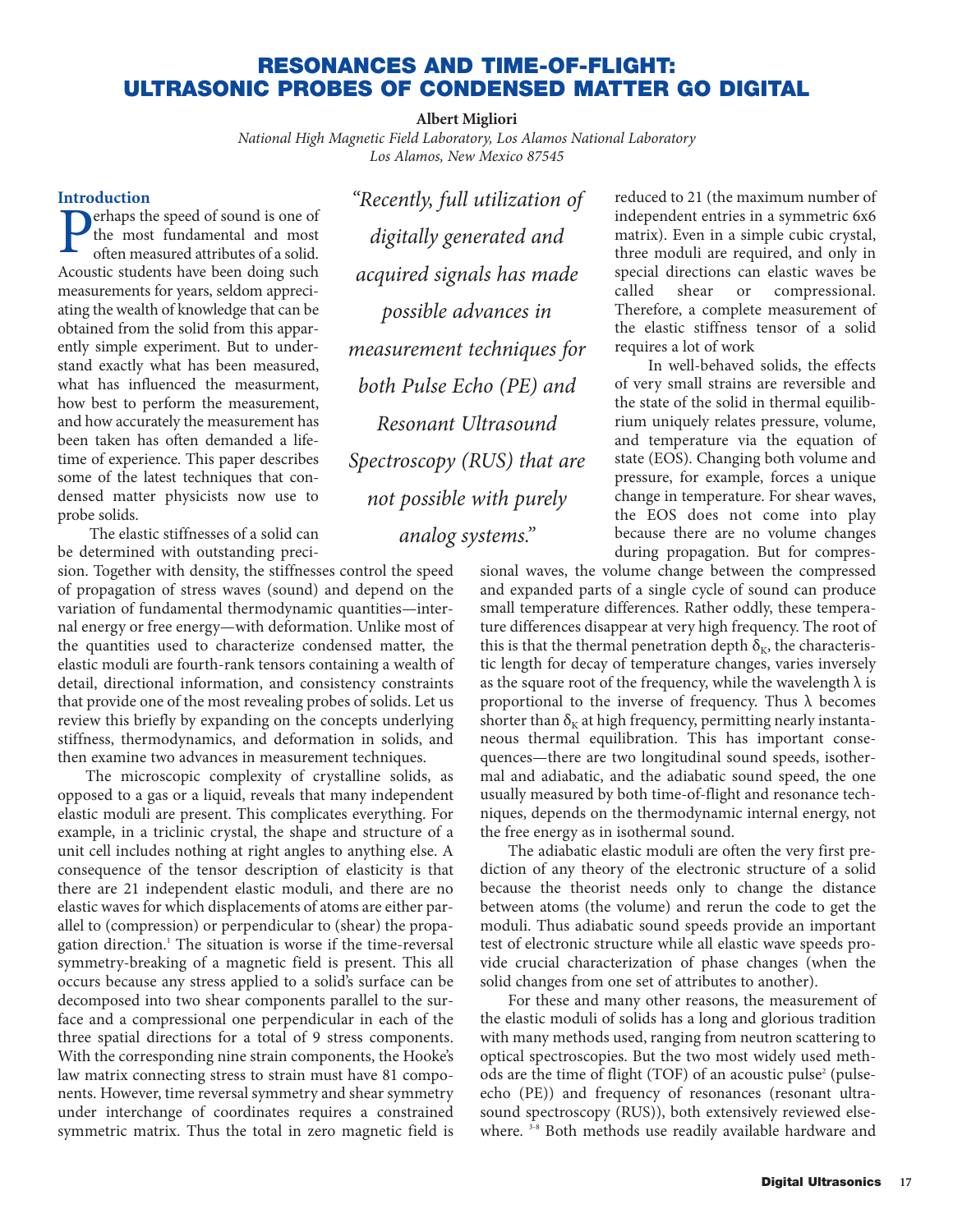

*Fig. 1. An RUS probe used to 290mK and 15T. The small metallic sample is just resting on the lower transducer, while the upper transducer is also only making contact with its own weight.*

are accessible to everyone. Also both methods have deep similarities based on the most precisely measured quantities in all of science. Those quantities—frequency and time—are used by both PE and RUS. For PE, the time of flight of an acoustic pulse is measured by counting the number of cycles of a stable oscillator that pass during transit of the pulse through the specimen. For RUS, the frequency at maximum response of a specimen resonance is measured by subdividing the frequency of a precision oscillator, effectively a timing measurement. In Fig. 1 we show an RUS probe for use at low temperatures, and in Fig. 2 we show typical echoes from a PE system.

Let us compare the applicability of the two methods. For both methods, the specimen must have very accurate geometry and crystallographic orientation. For PE, transducers must be carefully bonded. This permits measurements at high pressure because the specimen and transducer can be a pressure vessel. For RUS, only weak contact is needed but is also required, making it easy to make a simple measurement but essentially impossible to use at other than pressures. RUS obtains the entire elastic tensor in one measurement, while PE requires a separate measurement and transducer location for each modulus. PE almost always gives a correct result that can be analyzed using a pocket calculator while RUS can give spurious results and requires a complex computer code<sup>9</sup> for analysis.

Recently, full utilization of digitally generated and acquired signals has made possible advances in measurement techniques for both PE and RUS that are not possible with purely analog systems. We describe here two key processes, one for PE, and one for RUS, that address the speed and noise issues in acquiring resonance data for RUS, and the ambiguity in determining the exact timing of an echoed pulse for PE.

# **Fast acquisition of swept-frequency RUS scans using digital signal processing**

It is amusing to realize that all our laboratory work can be described as an analog to digital conversion because we begin with the analog processes to be studied and end with a file on a computer. Before we write a paper though, there is often an electronic conversion of some analog signal to a digital approximation of it (A/D). This process is necessarily constrained in many ways, not the least of which is that we must use commercially available A/D converters that are limited in speed, number of bits of precision, and have noise above the thermodynamic Johnson limit because of the com-



*Fig. 2. Shown are: a) raw echoes from sample (S) and buffer rod (BR); b) the sample echo; and c) the convoluted echoes as described in the text.*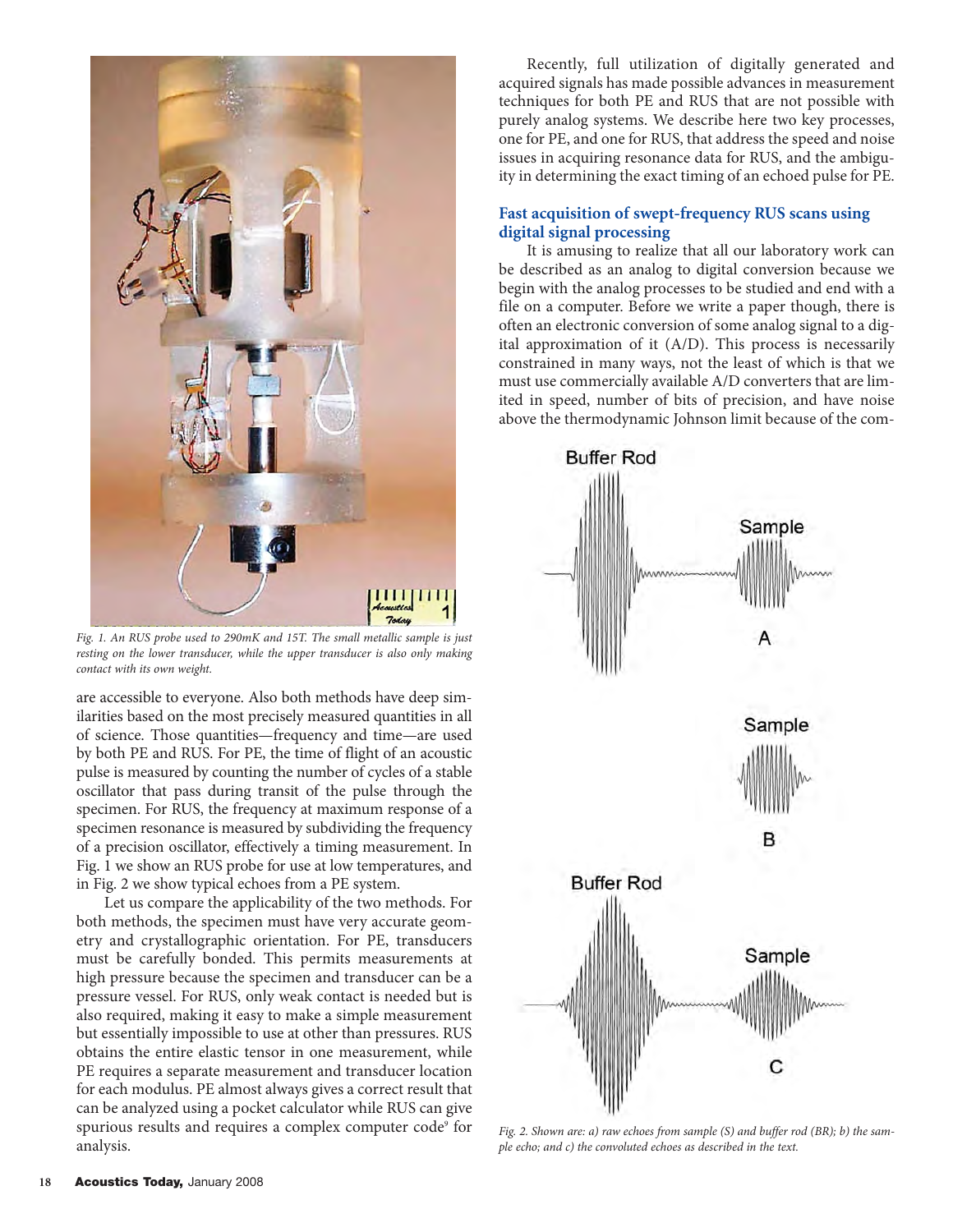

*Fig. 3. Shown are the sampling points of an A/D converter under several scenarios, described in the text.*

plexity of design while attempting to control cost. For these and other reasons, we (usually) want to input a signal to the A/D converter whose intrinsic noise is greater than the resolution of the A/D, and whose bandwidth is less than the Nyquist limit, the lowest "sampling frequency" that can be used. In Fig. 3, a noise-free sinusoidal signal of frequency *f* is digitized under several scenarios to illustrate the Nyquistlimit problem. Rather than offer a proof, let us find special cases that describe successes and failures in a digital capture of the signal. First we consider the Nyquist limit  $f_N=2f$ . At this A/D sampling rate it is possible to miss completely the presence of the signal, as shown by the red stars in Fig. 3. Thus 2*f* is the absolute lower sampling rate bound for digital acquisition of an analog signal. As sampling rate increases above  $f_N$ (red triangles) we obtain an increasingly accurate digital representation of the signal. That is, just above  $f_N$ , every zero crossing of the signal is captured, even if, when we connect the dots, the signal is distorted until we heavily "oversample." Thus a Fourier transform must contain the fundamental frequency in it. Below  $f_N$  (blue dots) "aliasing" occurs and we obtain a spurious representation that is the difference between an integer multiple of sampling rate and *f* (this process implements an under-sampling mixer used, among other places, in cell phone radio receivers). More simply, we missed some zero crossings, therefore the Fourier transform of the signal cannot have the actual fundamental frequency in it, only frequencies below *f*.

The sampling rate that will be discussed and that will be used for RUS is a special one indicated by the black dots in Fig. 3. The goal is to obtain the amplitude and phase of the sinusoidal signal with maximum speed and a useful noise floor, while rejecting other frequencies. The black dots are at a synchronous digitization (SD) rate that samples the signal at an integer multiple *m* of the fundamental frequency. The advantage of doing this is that for each cycle of the fundamental, it does not matter where one starts digitizing with respect to the phase of the signal, the set of numbers obtained after an integer multiple of *m* acquisitions is the same. Try it yourself with Fig. 3. Leave off the first black dot at the start,

but then you must add one more black dot at the end to preserve the correct total. The piece you added at the end was exactly what you left off to start with. Thus when computing the amplitude of the signal (called detection), for example by multiplying it (mixing it) point by point with a constantamplitude sine wave of the same frequency and summing the results for one cycle, the sum is independent of the starting point. That is, the result "settles" to its final value in exactly one cycle. This is in sharp contrast to any analog detection and filtering scheme. Here is why. The process of mixing two signals is mathematically identical to multiplication. For two signals of different frequency, the results (a simple trig identity) are the sum and difference of the two frequencies (heterodyne). If the two signals are of the same frequency as in the RUS numerically-implemented detection scheme described here (homodyne), the result is the sum (2*f*) and the difference, zero. The amplitude of the signal that we want is contained in either component. This is often obtained by using a low-pass analog or numerically-implemented model of an analog filter to eliminate the 2*f* component, such as a simple resistor-capacitor (RC). All such filters have some sort of continuous response to frequencies above dc. The consequence is that after a step change in amplitude of the input signal, the amplitude of the mixed signal that is reported takes some time to stabilize. For an RC filter set to 2*f* and a 16-bit digitizer, a full-scale step change in signal amplitude takes about 11 time constants to settle to one least significant bit (1 part in 65536). In contrast, summing one cycle's worth of data from a SD signal settles in one cycle. Implementing such a scheme in a low-noise system enables one to step through frequencies to find the resonances of the specimen an order of magnitude faster than trying to emulate, or worse, actually use, an analog filter.

In an RUS system, the way SD is implemented is shown in Fig. 4, and a resonance measured with it in Fig. 5. Noting that useful specimens for RUS can be fractions of a millimeter in size with useful resonances up to 10 MHz, and that to obtain good signal-to-noise ratio a 16-or-so bit digitizer is needed to take of order 64 measurements per cycle, it is not a happy thought to try to acquire a 64 mega-sample-per-second 16 bit digitizer. So, our approach is to use a heterodyne mixer before the homodyne numerical detection just described. We generate a frequency *f* to drive the transmitting transducer, a frequency *f*+Δ*f* to drive an electronic analog multiplier and a frequency *m*Δ*f* to clock a digitizer. By generating a reference signal at Δ*f* as well as the amplified transducer signal, we preserve all phase information. Using 1kHz for Δ*f*, only a 128k samples per second (sps), two-channel digitizer is needed.

## **Digital process for unambiguous determination of time-of-flight (TOF) in a pulse-echo measurement**

Pulse-echo (TOF) ultrasound measurements are widely used, and are thoroughly reviewed by many authors. The basic idea is to launch an acoustic pulse into a specimen and measure the time, *t,* it takes to reflect from the face of the specimen opposite the transducer. Then, absent many arcane corrections,  $v_s = 2l/t$  where  $v_s$  is the speed of sound, *l* is the length of the sample, and only long division is required to process the raw data. A configuration that is in common use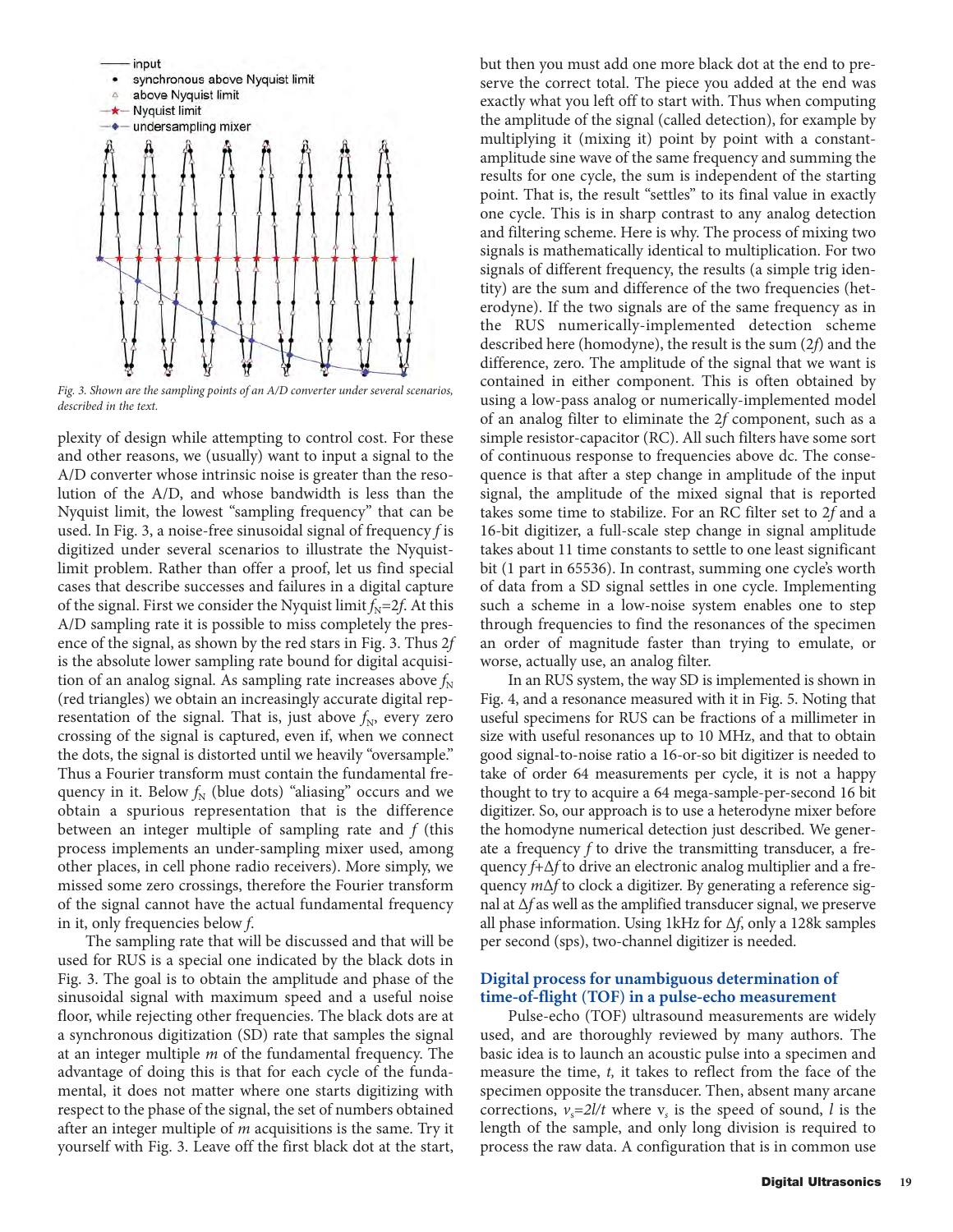

*Fig. 4. Block diagram of a complete RUS system using synchronous digitization.*

is to bond the specimen to a "buffer rod," and then measure the time difference between the first echo from the buffer rod/specimen interface and the first echo from the far face of the sample, as shown in Fig. 2a. In this case, the buffer rod was a SiC anvil used in a high-pressure cell. As is clear, the sound pulse consists of a tone burst modulated by an envelope. In the simplest and least precise measurements, one measures the time difference just by looking at electronically-smoothed (detected) envelope onsets. This has poor precision because both the envelope amplitude and shape vary from pulse to pulse, and so any attempt to pick a signal level as the timing marker is doomed to produce some scatter in the result. A better approach is to retain the tone burst and "overlap" (meaning electronically multiply) it with a second



*Fig. 5. A resonance acquired with the SD RUS system. The Q is 109,000.*

echo, and then average the result over many pulses. By registering the sinusoidal signal under the envelope of one echo, with the delayed sinusoidal signal of the second echo, much greater precision can be obtained. Registration can be achieved by adjusting the pulse repetition period to equal the time delay between echoes. The time of flight is then just the time between successive pulses. Getting this overlap correct is the issue. Without going into the many ways to electronically indicate overlap, note that as the signal strength decreases, and noise increases, it becomes increasingly difficult to determine exactly which cycle in the sinusoidal signal from the buffer rod should match with which cycle in the sample echo. If one is off by even one cycle, the answer is wrong, while all the electronics blindly report happiness. Precision is still maintained, and at low temperature and for very good signals, one can resolve variation in sound speed with temperature of 1 part in  $10<sup>s</sup>$ . However, to get the absolute sound speed right, one must be certain of getting the overlap right. It turns out that a simple digital process can make the overlap unambiguous.

The trick is to use the correlation function and the frequency dependence of the overlap-determined time delay to label exactly which cycle in the sine wave is the exact right one. This process, described in detail by Pantea,<sup>5</sup> begins with a very simple electronics setup. An arbitrary waveform generator is used to produce a tone burst to drive the transducer. A digital oscilloscope (A/D) captures one buffer rod echo and the one subsequent specimen echo with 8-bit/1Gs/s resolution, but with several different tone-burst frequencies. Because the A/D has a precision time base, all timing information is recorded. No further measurements are needed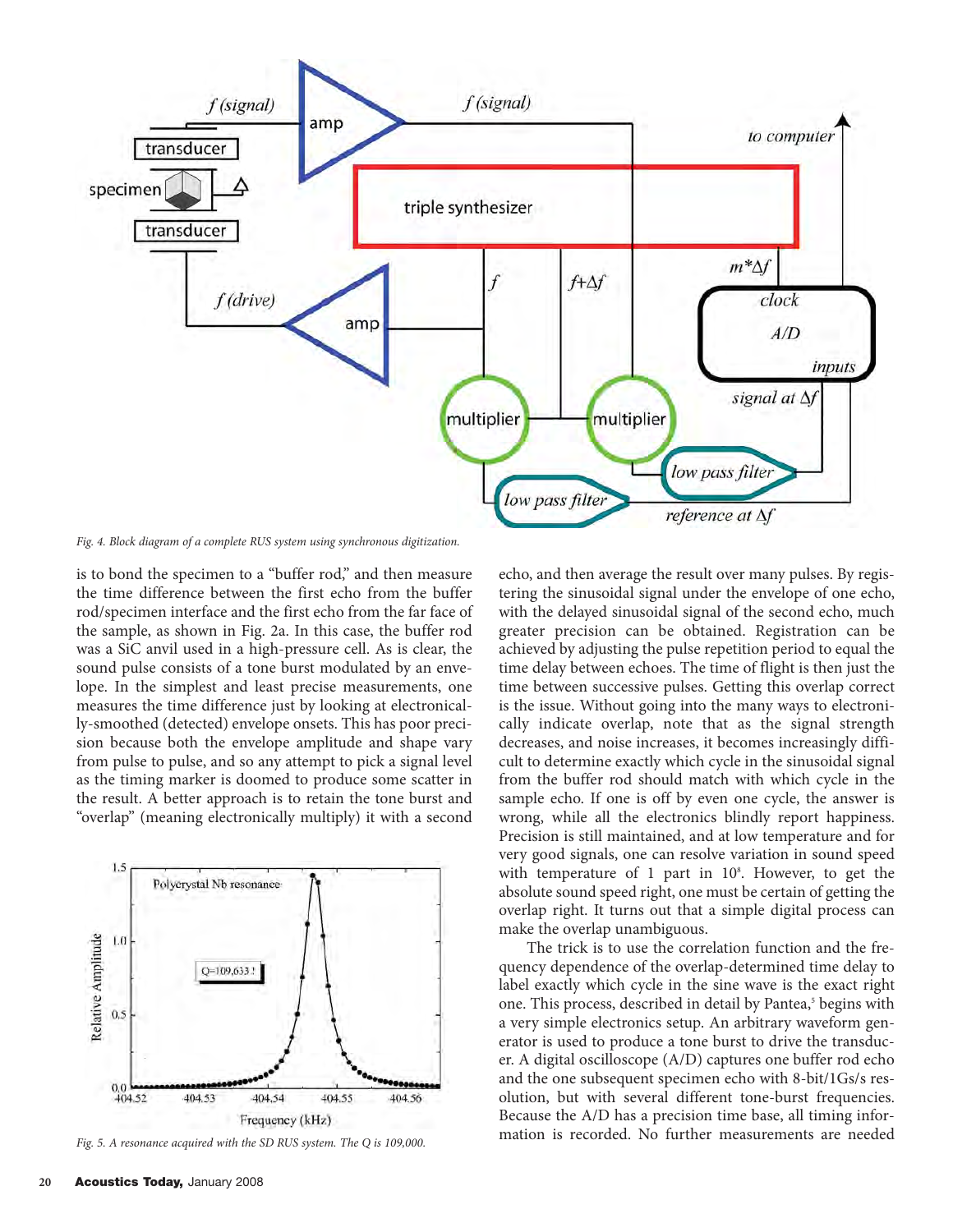

*Fig. 6. The time of flight computed using the correlated signals as a function of frequency for several choices of which cycles to overlap.*

while all further processing is done mathematically. The first process uses the correlation function

$$
Corr(g, h, t) = \int_{-\infty}^{+\infty} g(\tau + t) h(\tau) d\tau
$$

to convolute the specimen echo *h*(*t*) with the buffer rod echo *g*(*t*) to obtain a symmetric "pulse" that preserves the original timing information. The result is shown in Fig. 2 where the sample echo, Fig. 2b is correlated with both itself and the buffer rod echo, Fig. 2c. Next, simple fitting procedures are used to determine the time delay between the two components of Fig. 2c, but with different choices for the exact cycle of the correlated buffer rod signal (Fig. 2c left) to be used to measure the time delay to a particular cycle of the correlated *S* signal (Fig. 2c right). Frequency is then varied, and the computation is repeated. The results, shown in Fig. 6 show that with the correct choice for the cycles to be used to determine time of flight, the delay time is independent of frequency, and requires no user input, such as a visual guess as to what the correct overlap should be.

Thus by using a minimal electronics system without many of the complications needed for analog determination of time delays, and recording only the minimally-processed raw data digitally, it is possible to implement mathematical processes to determine unambiguously the time of flight of an acoustic pulse. The all-digital measurement of pulse-echo time of flight has the same absolute accuracy as the full inherent precision of the very best pulse-echo-overlap systems, and is simpler and cheaper than an analog-based system.

#### **An example**

Let us examine a bit of physics that begs for the use of both RUS and PE ultrasound techniques to find the answer to an interesting question.  $ZrW_2O_8$  is a cubic material with a volume thermal expansion coefficient that is negative from liquid helium temperatures to well above room temperature.10 That is, as it warms up it contracts as if pressure were applied. This suggests an obvious measurement, that of the elastic stiffness as a function of temperature. Most materials expand on warming, accompanied by a softening of the elas-



Fig. 7. Shown is the bulk modulus of  $ZrW_2O_8$  as a function of temperature meas*ured using the synchronous-digitization RUS system. Throughout this temperature range, the thermal expansion coefficient is negative.*

tic stiffness. But if a material contracts on warming, should it not become stiffer? Using RUS we measured all the elastic moduli in one pass on a beautiful monocrystal and found that  $ZrW_2O_8$  softens on warming<sup>11</sup> even as its volume shrinks (Fig. 7). This surprise then suggests that if one applies pressure at constant temperature, unlike most other materials,  $ZrW_2O_8$  should get softer. But this cannot be done with RUS, and so we resorted to PE in a SiC anvil-type pressure cell, $12$ bouncing sound through the anvils into the monocrystal specimen and out again. Sure enough, compressing this solid makes it softer (Fig. 8). The explanation for this is related to the famous Euler column instability problem.12 The root of it is that even at a microscopic level, the angles and bonds among rigid substructures of the unit cell are such that heat leads to vibrations that make  $ZrW_2O_8$  shrink like a rubber band when warmed, but under compression the same bonds begin to bend in a highly non-linear way, introducing a route to compression that is soft.**AT**



*Fig. 8. The response of the longitudinal modulus and the shear modulus to pressure of ZrW2O8 measured in a SiC-anvil pressure cell using the digital PE system described here. Note that the material softens under compression, opposite what most materials do, but consistent with the softening that occurs on warming as the material contracts.*